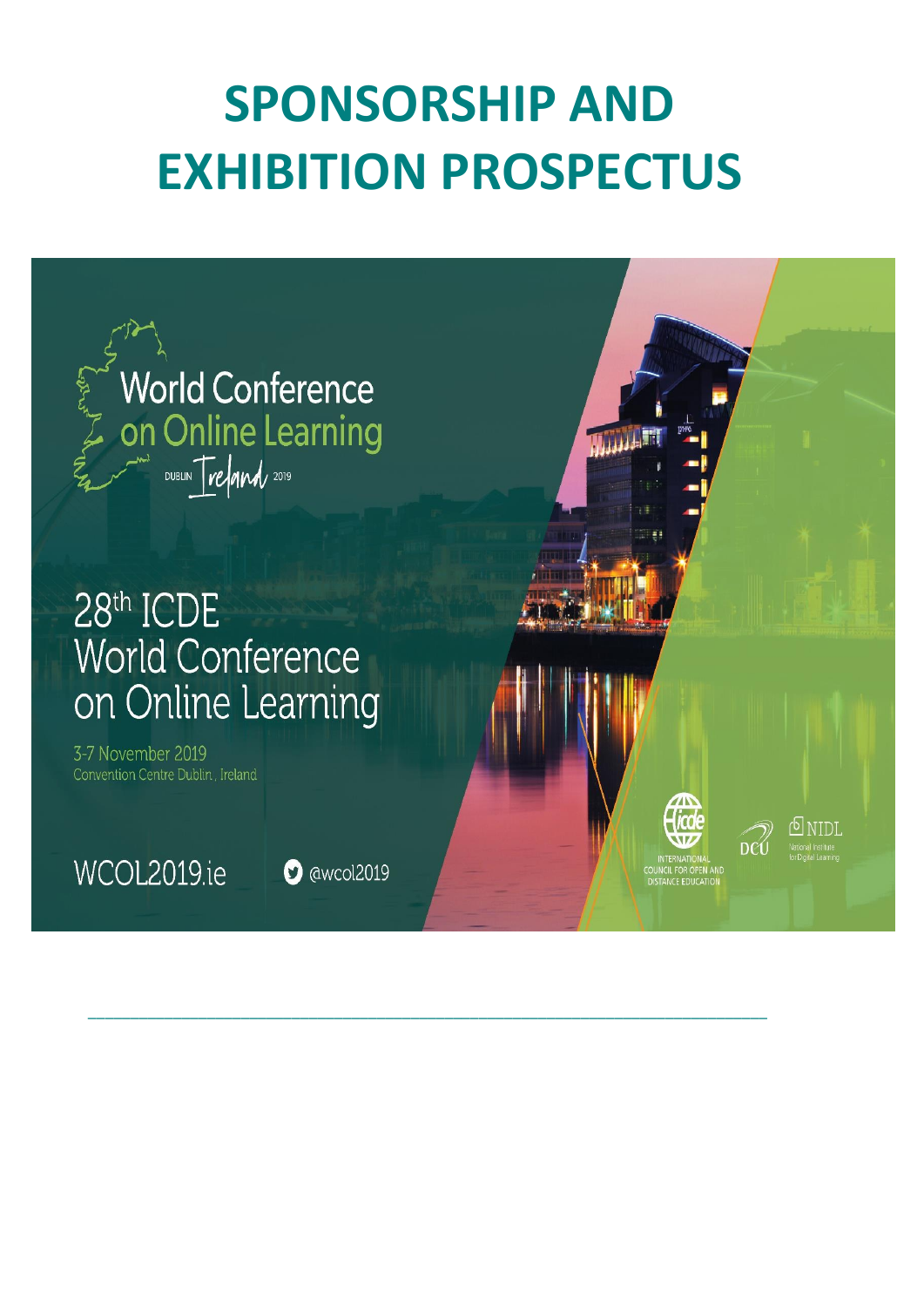#### **Welcome Letter**



**Conference Chair, Professor Mark Brown** Director, National Institute for Digital Learning Dear Colleagues and Friends,

We would very much like to welcome you to Dublin, Ireland. Dublin is more than just a great conference location. Combining a solid reputation for education and innovation, with great accessibility, it is no coincidence that Dublin is now the European headquarters of many of the world's leading corporations, including Facebook, Linkedin and Twitter, and a centre for academic research and innovation.

Ireland's capital needs no introduction and for many visitors to Ireland, Dublin is the number one destination. Dublin traditionally known as the 'city of saints and scholars' has history, charm, sights, museums, galleries, theatres, shops, pubs, restaurants and an abundance of character.

The 28th ICDE World Conference on Online Learning will be taking place at the Convention Centre Dublin (CCD) from  $3^{rd} - 7^{th}$  November 2019. The CCD is located in the heart of Ireland's vibrant, popular and historic capital city and situated just 15 minutes from Dublin airport.

Online learning has never been more relevant today, over 100 million learners from around the world registered last year to undertake a Massive Open Online Course (MOOC). In the U.S. alone in 2018 more than 6 million learners were completing a degree-level course online.

Increasingly, governments, institutions, and business partners in both developed and developing countries are looking to new models of online learning as an efficient and effective means of meeting rapidly expanding global demand for education. Moreover, online learning also has the potential to cross international borders and bring together many individuals from diverse backgrounds, cultures, languages and experiences.

We have a great event planned for conference delegates and our team in the National Institute for Digital Learning (NIDL) at Dublin City University (DCU) promises a rich and vibrant programme. The conference will attract the world's leading thinkers and educators and we expect to welcome around a thousand delegates from around the globe.

At a time of such rapid change the World Conference provides a great opportunity to help shape the future. I personally look forward to discussing how we can partner with your company or organisation so that together can host an exciting and truly world-class event.

Le dea-ghui

Professor Mark Brown

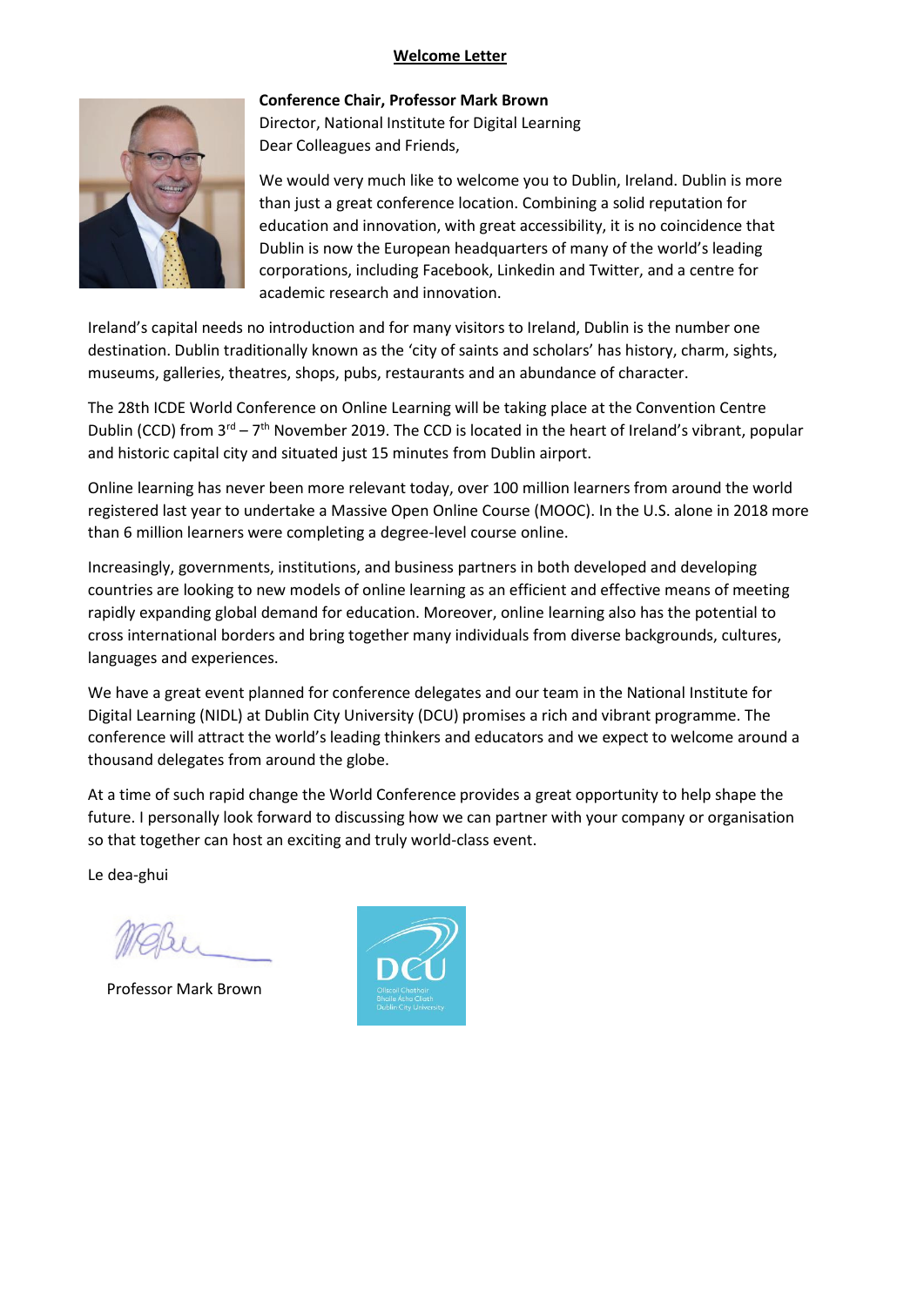Proudly hosted by:





**INTERNATIONAL COUNCIL FOR OPEN AND DISTANCE EDUCATION** 

# **ABOUT THE WORLD CONFERENCE**

The World Conference on Online Learning is held every second year and the 2017 conference which was held in Toronto, Canada attracted 1,400 delegates.

The conference will take place in the Convention Centre, Dublin (CCD) on **3 rd - 7 th November 2019**.

The host will be the National Institute for Digital Learning (NIDL) at Dublin City University (DCU) and the event will take place at the world-class Dublin Convention Centre (CCD) located right in the heart of Ireland's technology industry hub.

The conference will focus on how online, open, and flexible learning is being used to respond to future needs with a strong transformative agenda. The conference will aim to promote the reimagination of education for better futures and the goal of sustainable development towards the provision of quality education for all. The conference is anchored in the overarching theme of *Transforming Lives and Societies.*

We would be delighted if you could take the time to review the opportunities within this prospectus. Should you/your organisation be interested in any of the varied options available, would like to discuss anything further, or require additional information about the packages on offer, please contact: [jayne@happeningconferences.com](mailto:jayne@happeningconferences.com) or [emily@happeningconferences.com](mailto:emily@happeningconferences.com) of Happening Conferences and Events, the Professional Conference Organiser (PCO) responsible for managing this event.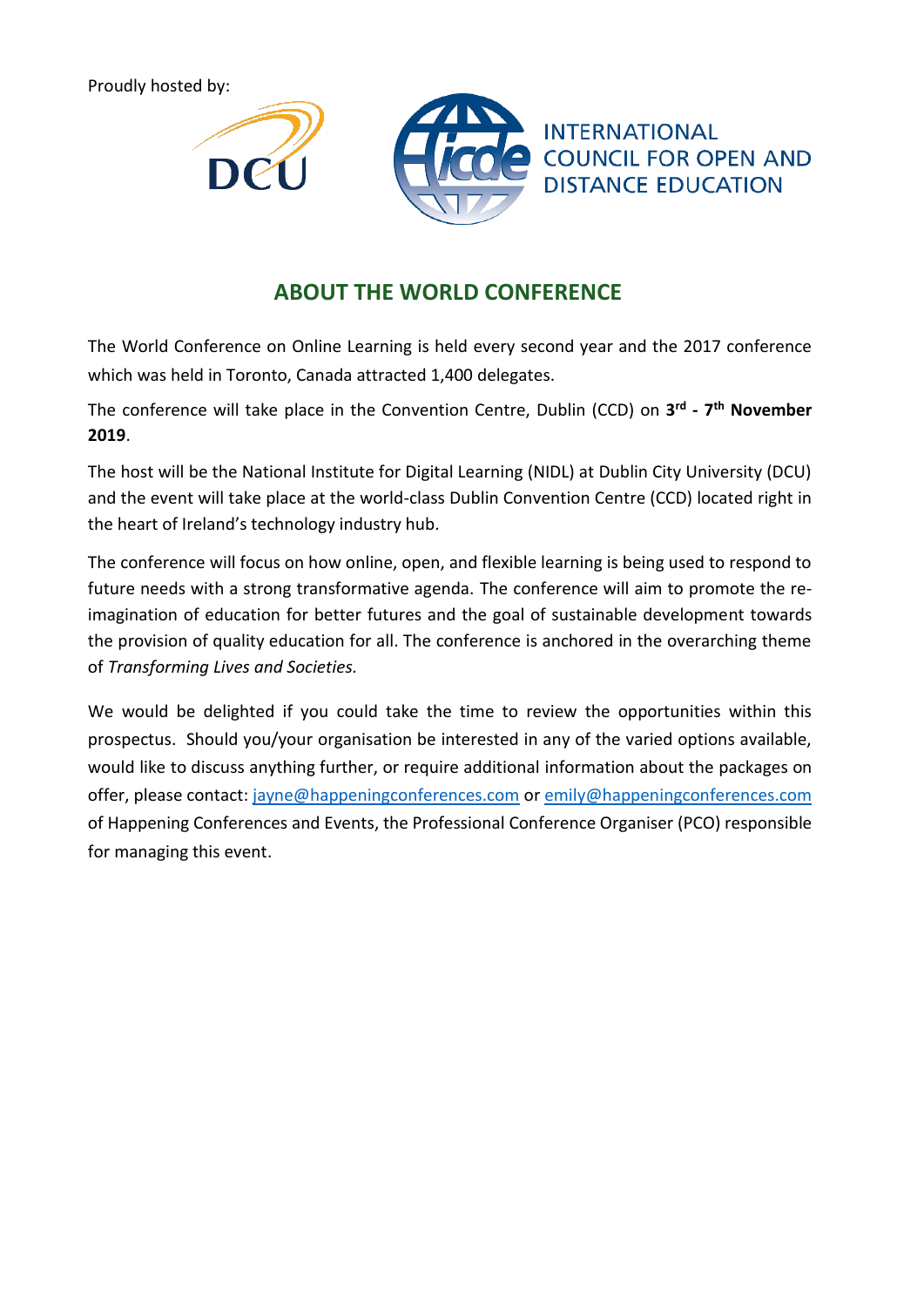# **ABOUT THE ICDE – A GLOBAL NETWORK FOR ONLINE, OPEN AND FLEXIBLE EDUCATION**

The **International Council for Open and Distance Education (ICDE)** is the leading global membership organisation for online, open and flexible education and draws its membership from institutions, educational authorities, commercial actors, and many more. It also:

- Enables change to technology enhanced quality education across the globe.
- Advocates for access, equity and quality learning through online, open and flexible learning.
- Is a dynamic platform for cooperation on innovation and development, featuring key regional actors and leading experts.
- Gives access to thousands of higher education institutions, networks and systems.
- Is a key partner for UNESCO.

# **CONFERENCE THEMES**

# **Conference Theme**

• Transforming Lives and Societies

# **Big Questions**

- What is the future of online education?
- How can online education contribute to better futures?
- What is required to harness the potential of online education?
- What are the implications of online learning for educational leaders?
- How should governments and policy-makers respond to online education?

# **Sub Themes**

- Transformative Online Pedagogies
- Reimaging Online Education for Better Futures
- Expanding Access, Openness, and Flexibility
- Promoting Equity, Diversity and Inclusion
- Innovative Learning Designs for Student Success
- Open Pathways and New Credentials for Lifelong Learning
- New Business and Delivery Models for Changing Times
- Education for Healthy Lives and Communities
- New Skills for Living and Working in New Times
- Global Challenges and Global Solutions
- Significant marketing advantages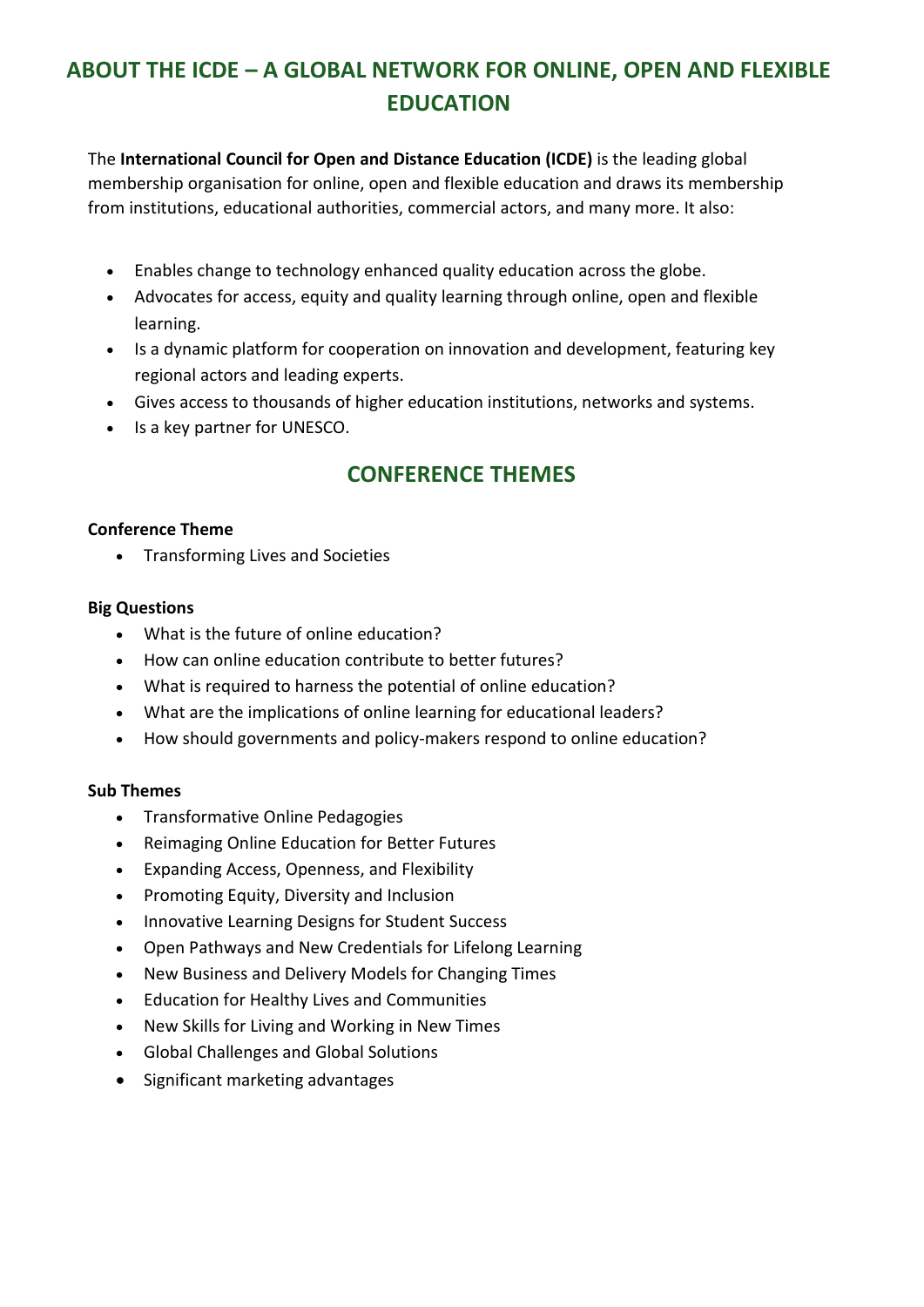# **THE BENEFITS THAT YOU WILL GAIN AS A SPONSOR**

- Direct access to an audience from private and public sectors including key decision makers and influencers
- Use of this event as a platform to grow your company / brand
- Showcasing of your services and / or product/s
- Enhancing your company profile to an international audience
- Increased business potential and development of new contacts and leads to generate sales and referrals
- Enhancing of your visibility and image differentiating your company from competitors
- Development of closer and better relationships with customers, both existing and potential

# **WHO WILL BE ATTENDING THE WORLD CONFERENCE ON ONLINE LEARNING?**

- Teachers and Students
- Faculty and Instructors
- Instructional designers
- Course developers
- Facility development professionals
- Student support professionals
- Student leaders
- Doctoral students
- Academic decision makers
- Start-ups and AdTech providers
- Association board members, executives and staff
- Technology developers and providers
- Academic researchers
- Institutional leaders and academic decision- makers
- Quality assurance experts
- Consultants
- Industry leaders
- Policy makers
- Government officials
- Funders
- Media professionals
- Leaders of quality assurance agencies and accreditation bodies
- Members of the boards of governors of higher education institutions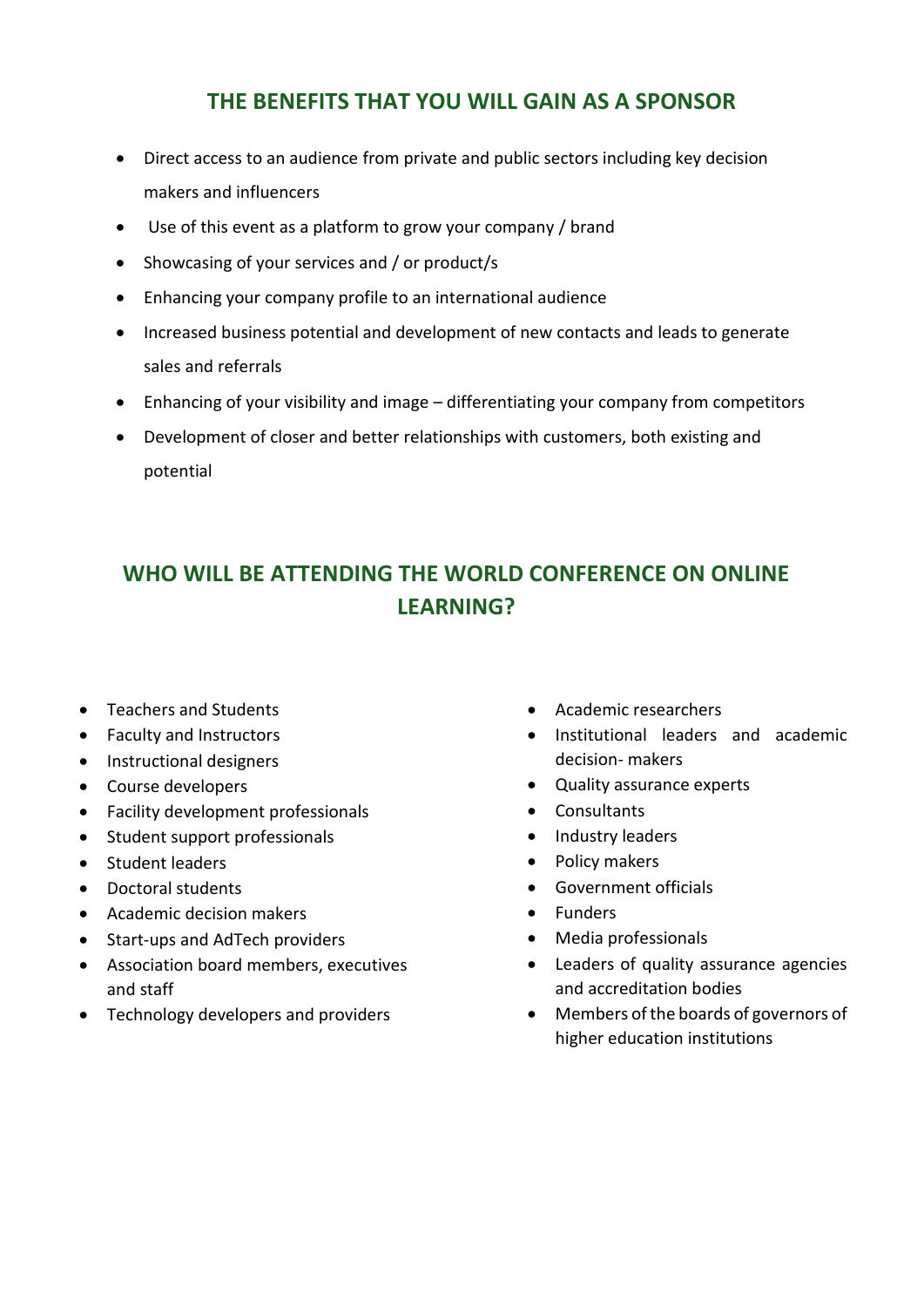# **SPONSORSHIP PACKAGE OPPORTUNITIES** \_\_\_\_\_\_\_\_\_\_\_\_\_\_\_\_\_\_\_\_\_\_\_\_\_\_\_\_\_\_\_\_\_\_\_\_\_\_\_\_\_\_\_\_\_\_\_\_\_\_\_\_\_\_\_\_\_\_\_\_\_\_\_\_\_\_\_\_\_\_\_\_\_\_\_\_\_\_\_\_\_\_\_\_

| Please note: All prices listed are exclusive of 23% VAT                 |                                                      |                                                   |                                                     |                                                      |  |
|-------------------------------------------------------------------------|------------------------------------------------------|---------------------------------------------------|-----------------------------------------------------|------------------------------------------------------|--|
|                                                                         | <b>Platinum</b><br>€50,000<br>(1 place<br>available) | <b>Gold</b><br>€30,000<br>(2 places<br>available) | <b>Silver</b><br>€20,000<br>(3 places<br>available) | <b>Bronze</b><br>€10,000<br>(10 places<br>available) |  |
| Company<br>Presentation<br><b>(TIMINGS TO BE</b><br>DISCUSSED)          | X                                                    |                                                   |                                                     |                                                      |  |
| Oral<br>Acknowledgement<br>as a sponsor                                 | X                                                    | X                                                 | X                                                   | X                                                    |  |
| <b>Branding on</b><br>conference<br>website and app                     | X                                                    | $\boldsymbol{\mathsf{x}}$                         | $\mathsf{x}$                                        | $\pmb{\mathsf{X}}$                                   |  |
| Company logo on<br>the conference<br>Lanyard                            | $\pmb{\times}$                                       |                                                   |                                                     |                                                      |  |
| <b>Private Meeting</b><br>Room During the<br>Conference                 | $\pmb{\mathsf{x}}$                                   |                                                   |                                                     |                                                      |  |
| <b>Exhibition Booth</b><br>(with power)                                 | $4m \times 3m$                                       | $3m \times 3m$                                    | $3m \times 3m$                                      | $3m \times 2m$                                       |  |
| Complimentary<br>Registration                                           | 6 x Registrations                                    | 4 x Registrations                                 | 2 x Registrations                                   | 2 x Registrations                                    |  |
| Complimentary<br>Exhibitor<br><b>Passes</b>                             | 3 x Passes                                           | 2 x Passes                                        | 2 x Passes                                          | 1 x Pass                                             |  |
| Advert in printed<br>conference<br>brochure<br>(provided by<br>sponsor) | <b>Full Page</b>                                     | <b>Half Page</b>                                  | <b>Quarter Page</b>                                 |                                                      |  |
| <b>Company Profile in</b><br>printed conference<br>brochure             | 200 words                                            | 200 words                                         | 100 words                                           | 50 words                                             |  |
| Insert in the<br>Delegate Pack<br>(provided by<br>sponsor)              | $\pmb{\mathsf{x}}$                                   | $\pmb{\times}$                                    | $\pmb{\mathsf{X}}$                                  | $\overline{\phantom{0}}$                             |  |
| Coverage in<br>Promotional<br>Campaign                                  | $\pmb{\times}$                                       | $\pmb{\times}$                                    | $\pmb{\times}$                                      | $\pmb{\times}$                                       |  |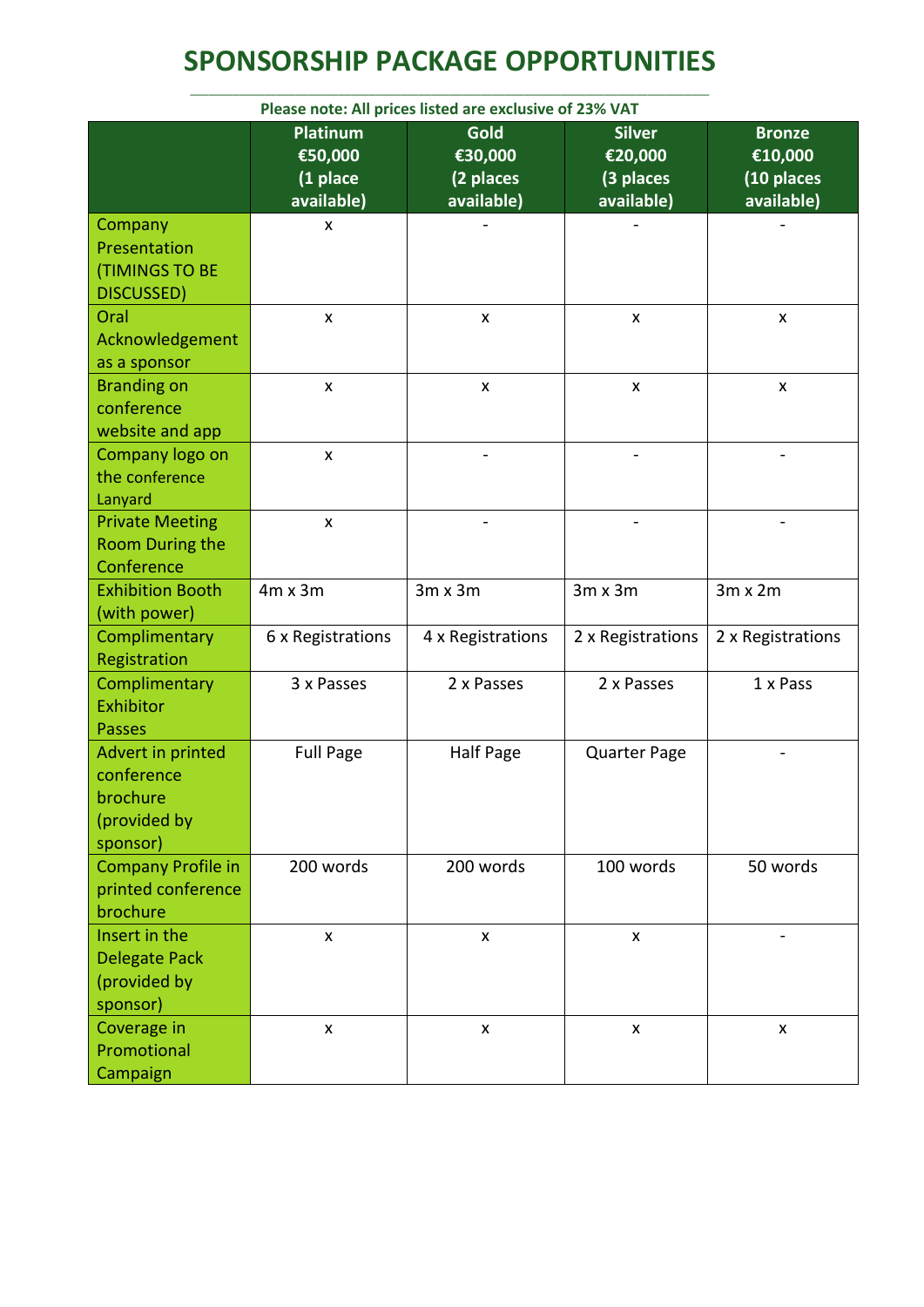# **Platinum Sponsor Benefits** €50,000 (only 1 position is available at this level)

- Event Delegate Portfolio Pad
- Conference plenary speaker sponsor
- Branded Conference Lanyard
- One company presentation (timings to be discussed)
- Oral acknowledgement as a sponsor at the conference
- 6 X full complimentary registrations to include attendance at sessions, day time catering and social tickets included in the main delegate registration
- One, 4m x 3m booth (premium location) (Name card with exhibitor name included)
- 3 x complimentary exhibitor passes to include refreshment breaks on all days of the conference (Extra exhibitor passes can be booked at a rate of €125.00 per pass)
- One, private meeting room in the CCD for the duration of the Conference
- Coverage in promotional campaign
- A full-page advertisement in the printed conference brochure (must be provided by the sponsor as a pdf no later than 4<sup>th</sup> October 2019)
- 200-word company profile in the printed conference brochure
- A4 insert into the delegate pack (to be provided by sponsor)
- Company logo with link to your company website from the official conference website
- Inclusion in the conference app

# **Post Event**

- Access to the WCOL 2019 attendee database whereby permission has been granted by the delegates
- Circulation of company branded email to all attendees with company message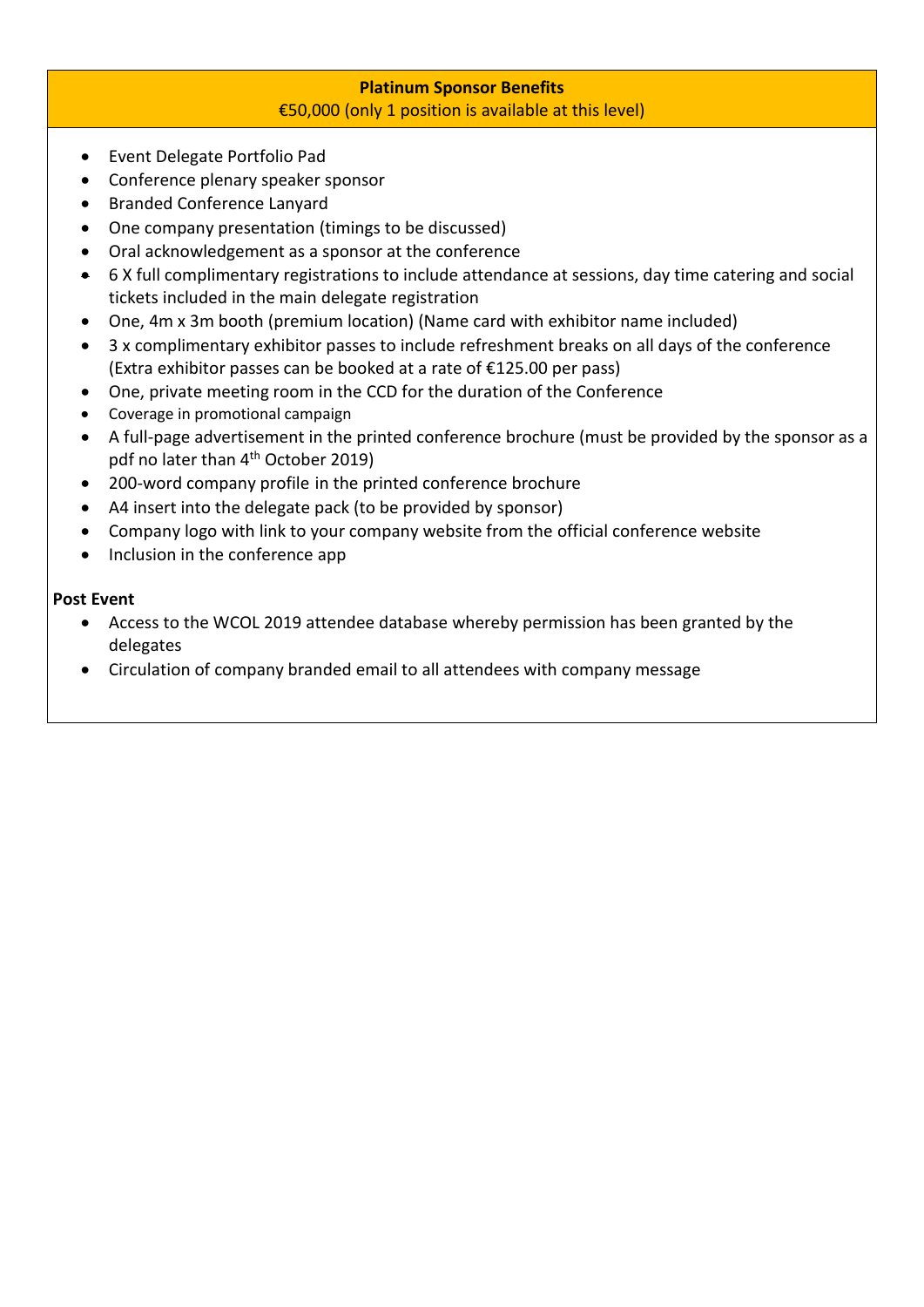# **Gold Sponsor Benefits**

# €30,000 (Only 2 positions available at this level)

- Oral acknowledgement as a sponsor at the conference
- 4 X full complimentary registrations to include attendance at sessions, day time catering and social tickets included in the main delegate registration
- One, 3m x 3m booth (premium location) (Name card with exhibitor name included)
- 2 x complimentary exhibitor passes to include refreshment breaks on all days of the conference (Extra exhibitor passes can be booked at a rate of €125.00 per pass)
- Coverage in promotional campaign
- A half-page advertisement in the printed conference brochure (must be provided by the sponsor as a pdf no later than  $4<sup>th</sup>$  October 2019)
- 200-word company profile in the printed conference brochure
- A4 insert into the delegate pack (to be provided by sponsor)
- Company logo with link to your company website from the official conference website
- Inclusion in the conference app

# **Post Event**

- Access to the WCOL 2019 attendee database whereby permission has been granted by the delegates
- Circulation of company branded email to all attendees with company message

# **Silver Sponsor Benefits**

# €20,000 (Only 3 positions available at this level)

- Oral acknowledgement as a sponsor at the conference
- 2 X full complimentary registrations to include attendance at sessions, day time catering and social tickets included in the main delegate registration
- One, 3m x 3m booth (premium location) (Name card with exhibitor name included)
- 2 x complimentary exhibitor passes to include refreshment breaks on all days of the conference (Extra exhibitor passes can be booked at a rate of €125.00 per pass)
- Coverage in promotional campaign
- A quarter-page advertisement in the printed conference brochure (must be provided by the sponsor as a pdf no later than  $4<sup>th</sup>$  October 2019)
- 100-word company profile in the printed conference brochure
- A4 insert into the delegate pack (to be provided by sponsor)
- Company logo with link to your company website from the official conference website
- Inclusion in the conference app

# **Post Event**

- Access to the WCOL 2019 attendee database whereby permission has been granted by the delegates
- Circulation of company branded email to all attendees with company message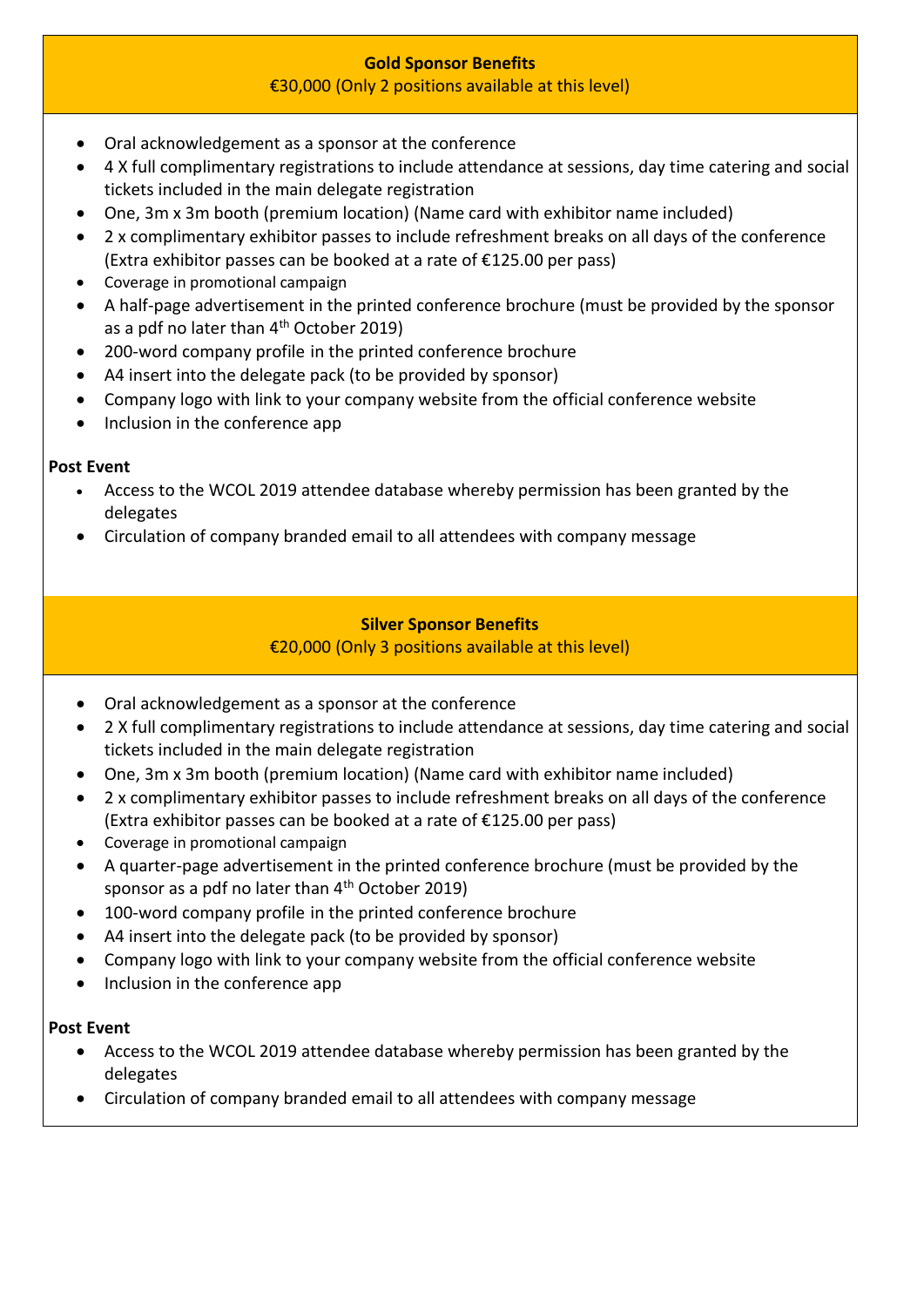# **Bronze**

# €10,000 (Only 10 positions available at this level)

- 1 X full complimentary registration to include attendance at sessions
- One, 3m x 2m booth (Name card with exhibitor name included)
- 1 x complimentary exhibitor pass to include refreshment breaks on all days of the conference (Extra exhibitor passes can be booked at a rate of €125.00 per pass)
- Coverage in promotional campaign
- 50-word company profile in the printed conference brochure
- Company logo with link to your company website from the official conference website
- Inclusion in the conference app

# **Post Event**

- Access to the WCOL 2019 attendee database whereby permission has been granted by the delegates
- Circulation of company branded email to all attendees with company message

## **Green Sponsorship** €3,000 (Only 1 package available)

The 2019 WCOL is delighted to offer a new category related to sustainability. This will aid in a greener sustainable conference by removing the paper posters and replacing with digital posters.

- Sponsorship of the new digital poster board displays at WCOL
- 1 X full complimentary registrations to include attendance at sessions
- Coverage in promotional campaign
- 100-word company profile in the printed conference brochure
- Company logo with link to your company website from the official conference website
- Inclusion in the conference app

# **Post Event**

- Access to the WCOL 2019 attendee database whereby permission has been granted by the delegates
- Circulation of company branded email to all attendees with company message

# **Individual Opportunities Available at a Glance**

| Welcome Reception (Monday 4rd November, CCD)           | €28,000   |
|--------------------------------------------------------|-----------|
| <b>Conference Lunch (per day)</b>                      | €12,000   |
| Conference Tea / Coffee break (per day)                | €8,000    |
| Conference Dinner (Wednesday 6 <sup>th</sup> November) | €40,000   |
| <b>Speaker Sponsorship</b>                             | € at cost |
| <b>Conference Bag</b>                                  | €4,000    |
| <b>Delegate Bag Flyer Insert</b>                       | €750      |

## **Please note that all costs are subject to +23% VAT**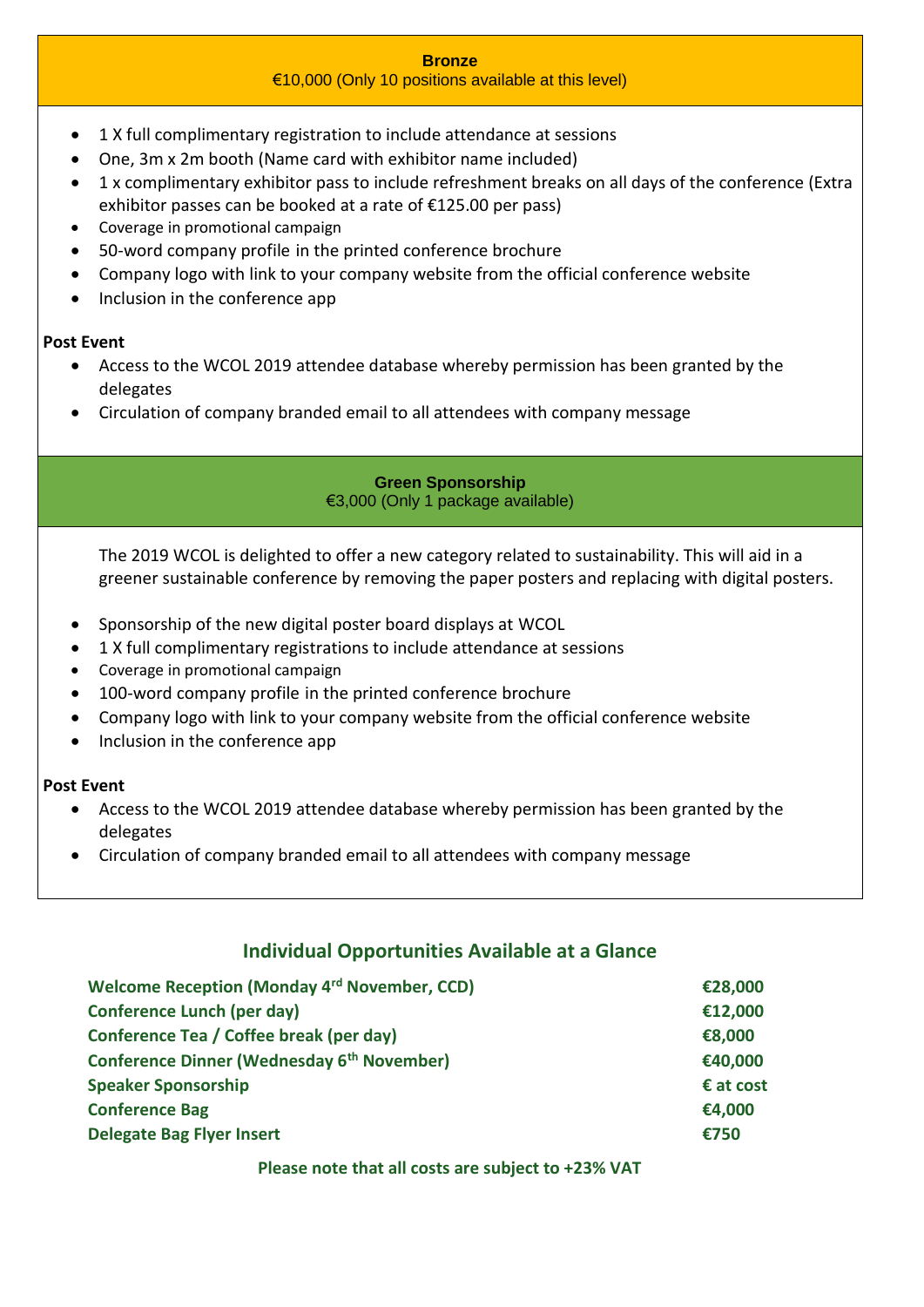# **ADDITIONAL SPONSORSHIP OPPORTUNITIES**

\_\_\_\_\_\_\_\_\_\_\_\_\_\_\_\_\_\_\_\_\_\_\_\_\_\_\_\_\_\_\_\_\_\_\_\_\_\_\_\_\_\_\_\_\_\_\_\_\_\_\_\_\_\_\_\_\_\_\_\_\_\_\_\_\_\_\_\_\_\_\_\_\_\_\_\_\_\_\_\_\_\_\_\_\_

# **Welcome Reception Sponsorship €28,000**

The opening reception of the World Conference on Online Learning is an important networking event bringing together the leaders of the field, delegates and sponsors. Benefits:

- Sponsorship of the Welcome Reception (on-site)
- Pre-branding on conference promotional material
- On-site branding
- Inclusion in Conference printed Brochure
- Inclusion in the Conference App

**Conference Lunch Sponsorship** €12,000 per lunch per day

Sponsorship of a lunch session:

Benefits:

- Sponsorship of a lunch (on-site)
- Pre-branding on conference promotional material
- On-site branding
- Inclusion in Conference printed Brochure
- Inclusion in the Conference App

**Tea / Coffee Break Sponsorship** €8,000 per break per day

Sponsorship of a tea/coffee break:

Benefits:

- Sponsorship of a coffee break (on-site)
- Pre-branding on conference promotional material
- On-site branding
- Inclusion in Conference printed Brochure
- Inclusion in the Conference App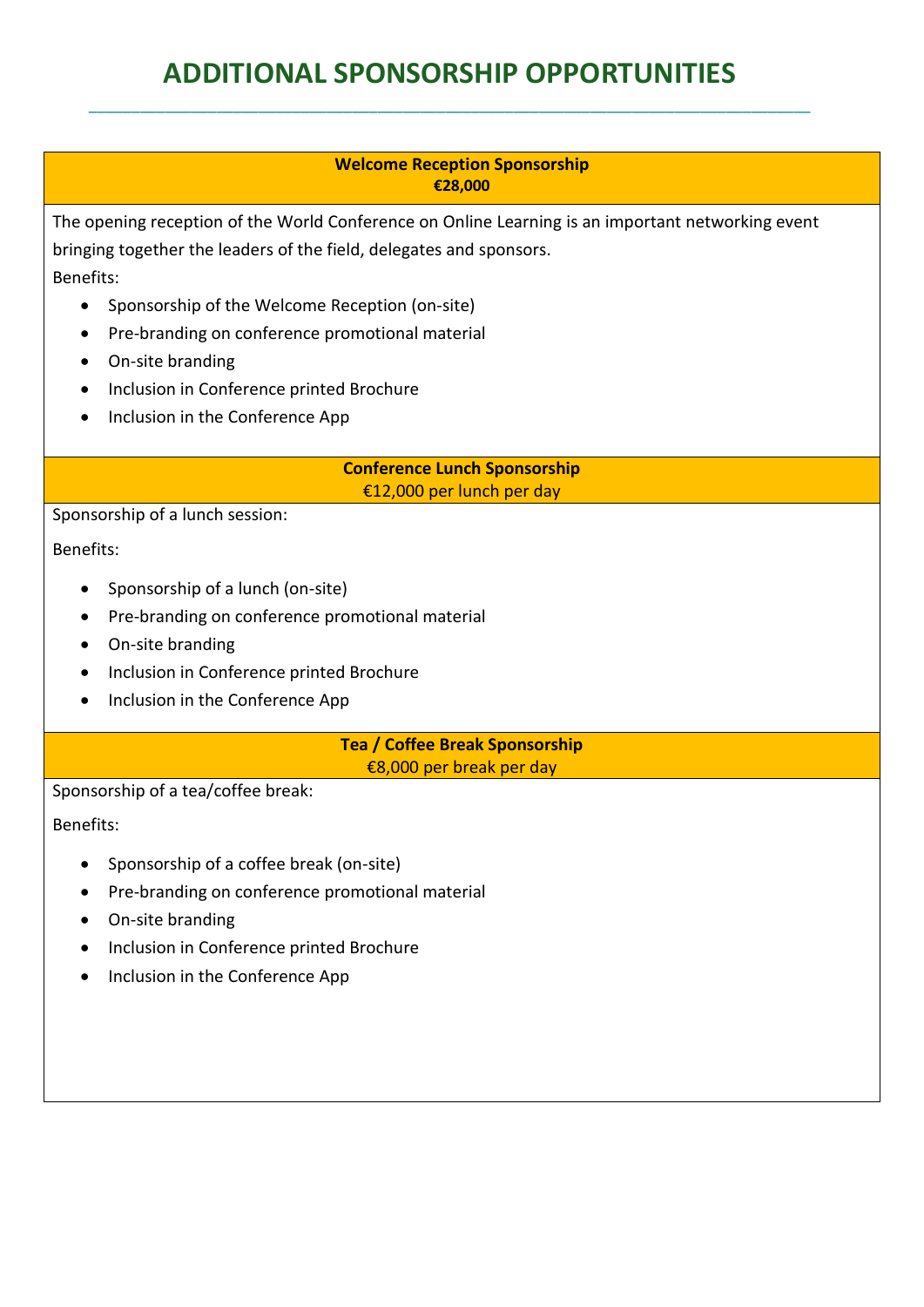| <b>Conference Dinner Sponsorship (Wednesday 6th November)</b>                                     |  |  |  |
|---------------------------------------------------------------------------------------------------|--|--|--|
| €40,000                                                                                           |  |  |  |
| The conference dinner of the World Conference on Online Learning is an important networking event |  |  |  |
| bringing together the leaders of the field, delegates and sponsors.                               |  |  |  |
| <b>Benefits:</b>                                                                                  |  |  |  |
| Sponsorship of the Conference Dinner(on-site)<br>$\bullet$                                        |  |  |  |
| Pre-branding on conference promotional material<br>$\bullet$                                      |  |  |  |
| On-site branding                                                                                  |  |  |  |
| Inclusion in Conference printed Brochure                                                          |  |  |  |
| Inclusion in the Conference App<br>$\bullet$                                                      |  |  |  |
|                                                                                                   |  |  |  |
| <b>Delegate Bag Sponsorship</b><br>€4,000                                                         |  |  |  |
| Sponsorship of the conference delegate bag:                                                       |  |  |  |
| <b>Benefits:</b>                                                                                  |  |  |  |
|                                                                                                   |  |  |  |
| Prominent Logo Branding on Conference Bag                                                         |  |  |  |
| <b>Delegate Bag Flyer Insert</b>                                                                  |  |  |  |
| €750                                                                                              |  |  |  |
| One (1) x A4/A5 Insert into the Conference Delegate Bag (flyer to be provided by sponsor)         |  |  |  |